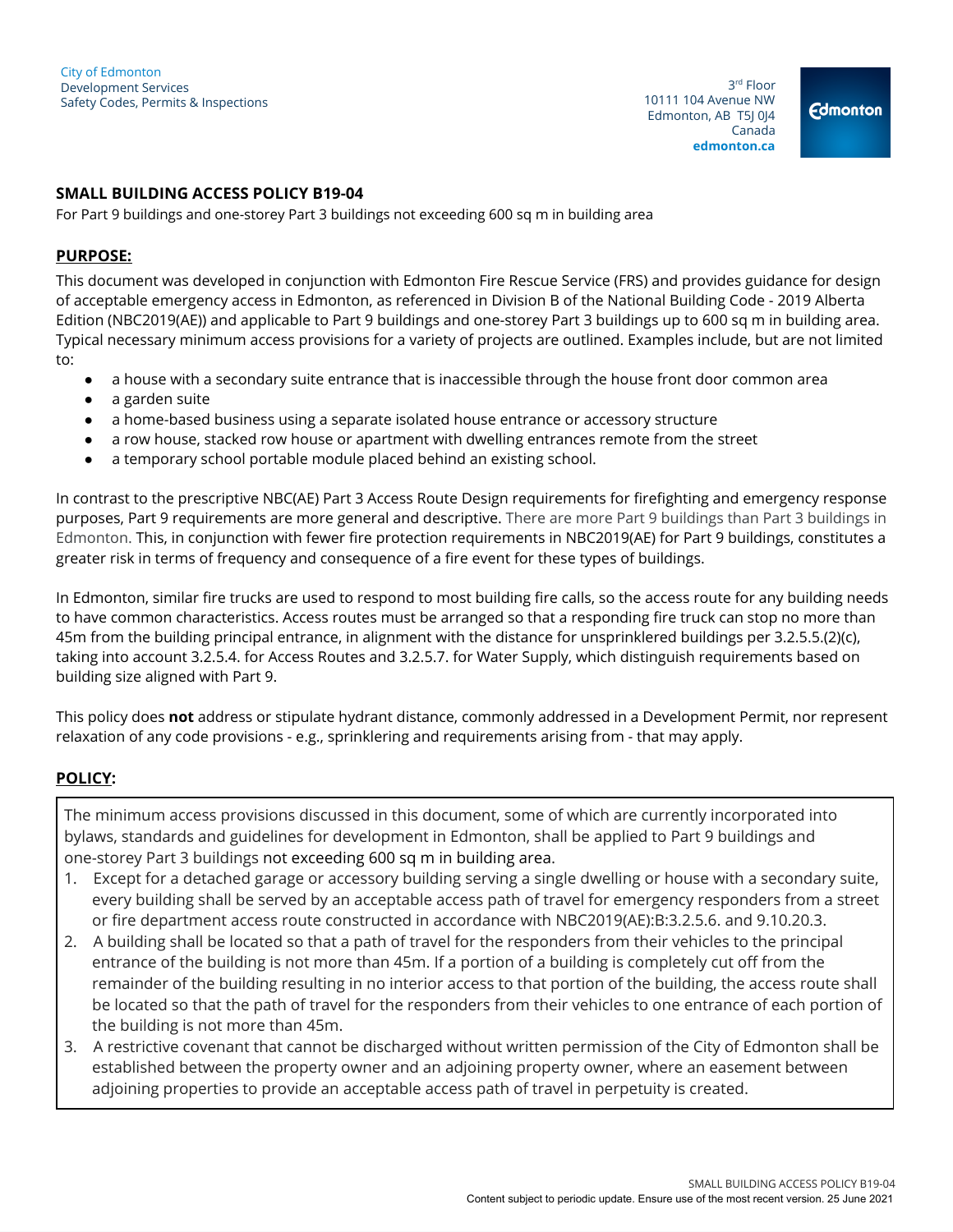Acceptable Access via Side Yard: The path of travel referred to above must have an unobstructed clear width of at least 1.1m, with any gates installed on the path of travel capable of being opened to provide a clear width of at least 0.9m and an unobstructed clear height of at least 2.0m.

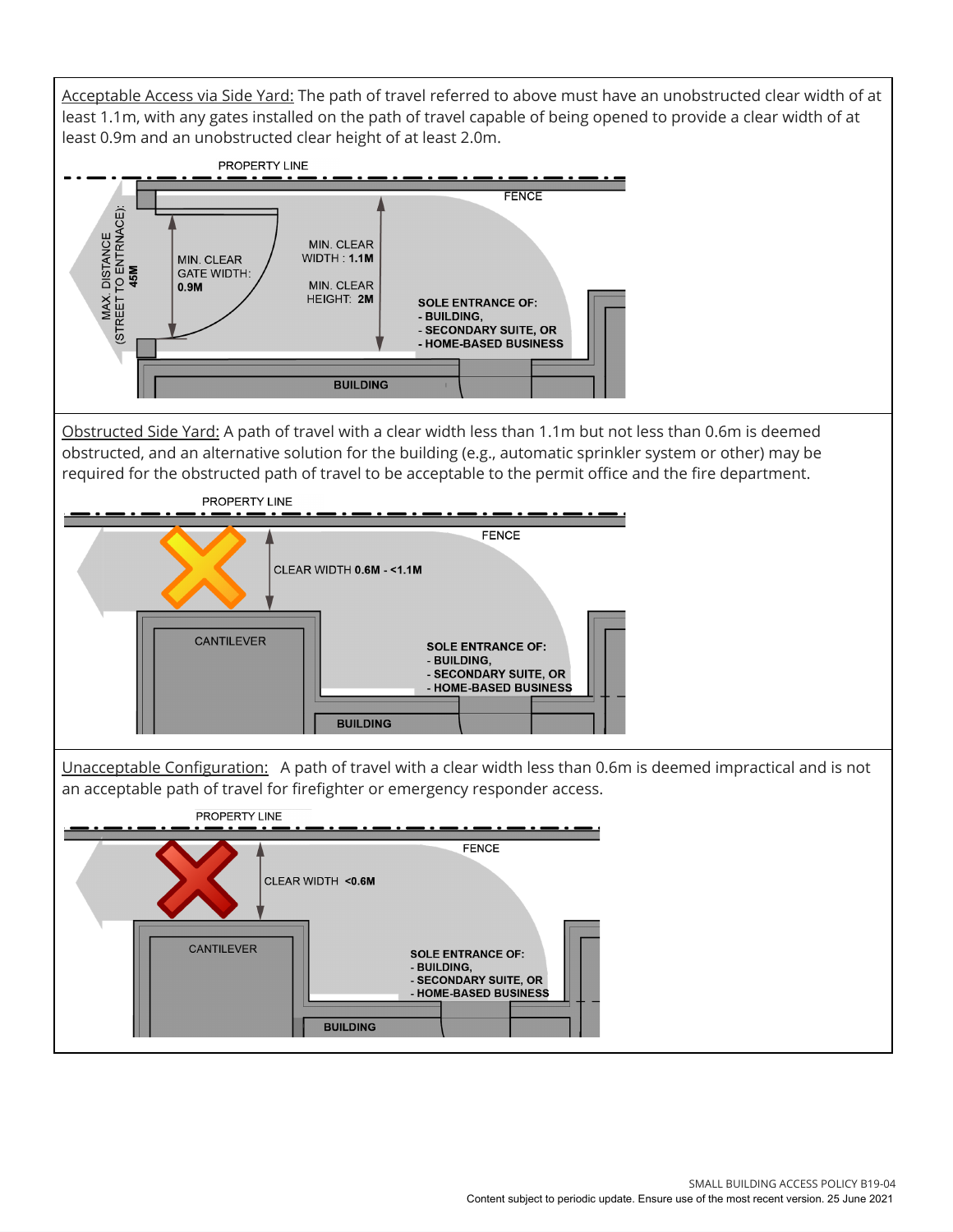# **Examples:**

Access to garden suite or home-based business in backyard of mid-block house, where the lane does not meet the minimum requirements for access route (NBC(AE):3.2.5.6., 9.10.20.3.):



Portable school classrooms behind a school:



To avoid risk of having to change plans after submission, deviation from this policy should be discussed with the permit office before submitting the permit application. An alternative solution may be required to achieve at least the minimum level of performance required by Division B of NBC(AE) in the areas defined by the objectives and functional statements attributed to the applicable acceptable solutions.

# **Notes:**

## **9.10.20.3. Fire Department Access to Building**

**1)** Access for fire department equipment shall be provided to each building by means of a *street*, private roadway or yard. **2)** Where access to a building as required in Sentence (1) is provided by means of a roadway or yard, the design and location of such roadway or yard shall take into account connection with public thoroughfares, weight of firefighting equipment, width of roadway, radius of curves, overhead clearance, location of fire hydrants, location of fire department connections and vehicular parking.